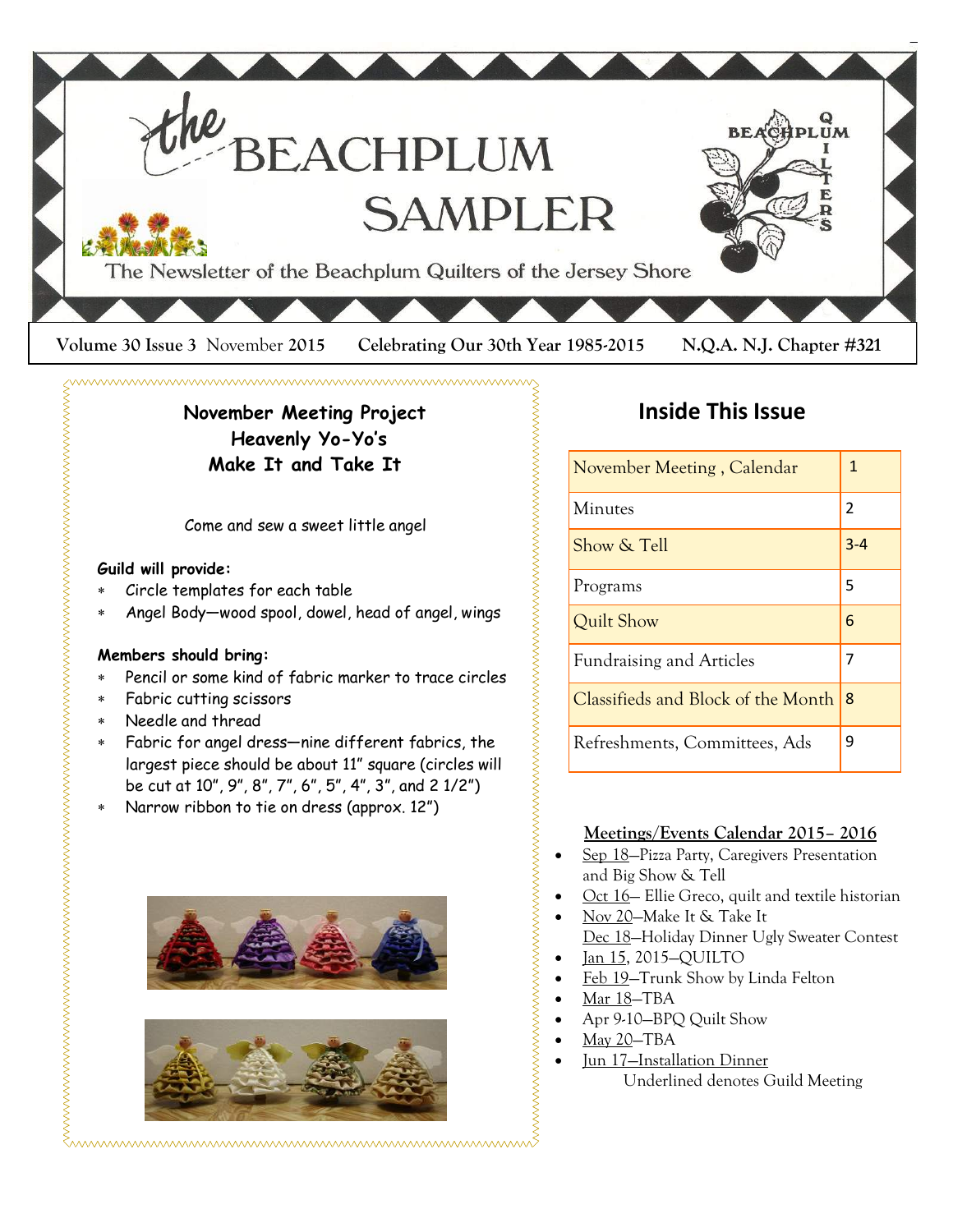### **Minutes of October 16, 2015 Meeting**

Our meeting was called to order at 6:30 p.m. by our President, Jackie P. as she welcomed all and new visitors. The minutes of September 2015 were approved.

Our speaker this evening was Ellie Greco, a noted quilt and textile historian. Ellie gave a comprehensive introduction to the 1920's & 1930's quilting era. She explained how the "History of the World" had affected the times regarding textiles, primarily in fabric availability, color (dark or pastels), pattern selection, red work (which dates back to the 1880's), crazy quilting, appliqué and embroidery. During WWI rayon was widely used and was known as the poor man's silk. Ellie presented many beautiful quilts of that era. She had an extensive collection of feed sacks for grain, feed etc., which were widely used during the depression by women in the mid-west for their varied prints and coloration. Sun Bonnet Sue was a favorite then and now. She also displayed a "quilt" made of yo-yo's (not officially considered a quilt since it isn't made of three layers, but still widely accepted in quilting).

**Treasurer's Report** - Presented by Ann B. Beginning checkbook balance of \$6,513.57; Total receipts \$2,015.30; Expenses, \$329.41 and Ending checkbook balance \$8,199.46.

**Membership** - Marlene S. distributed our Beachplum Directory. Since the information goes out through our email system it's important to notify Marlene of any changes.

**Challenge Quilts** - Additional kits are still available for \$4.00. Please see Rita or JoAnn.

**Quilt Show** - The Harvest Art Festival will take place tomorrow, Saturday, October 17, 2015 from 11:30 a.m. to 5 p.m. Donations for the Festival were given to Dona S. Jackie thanked all who volunteered for this event.

**Basket Raffle** - The themes selected are: Chocolate & Booze, Coffee & Tea, Quilting, Garden, Spa, Baby, Beach and Italian. Sign-up sheets will be available at the November meeting.

**Quilt Shop Directory** - Books have been printed and will possibly be available at the November meeting.

**Block of the Month** - The background for November will be #4. BOM was won by Pat L. Fat quarter won by Mary Lou GB.

**November's Guild Meeting** - Make It & Take It, "Yo-Yo Angel".

**Snow Policy** – If Toms River Public Schools are closed that day, our meeting will be cancelled. Listen to Radio WOBM for the list of closings. Also watch for email from Jackie P.

**Door Prizes** - Won by Nancy W, JoAnn M. and Sherise B.

**Show & Tell** - Our members continue to show their ability and skill with their presentations.

Respectfully submitted by: Gloria S. Recording Secretary

### **Membership Dues and Directory**

Dues are overdue...but of course we are always happy to accept late-payers and new members.

**If you did not pick up your directory in October, Marlene will also have them at the November meeting!**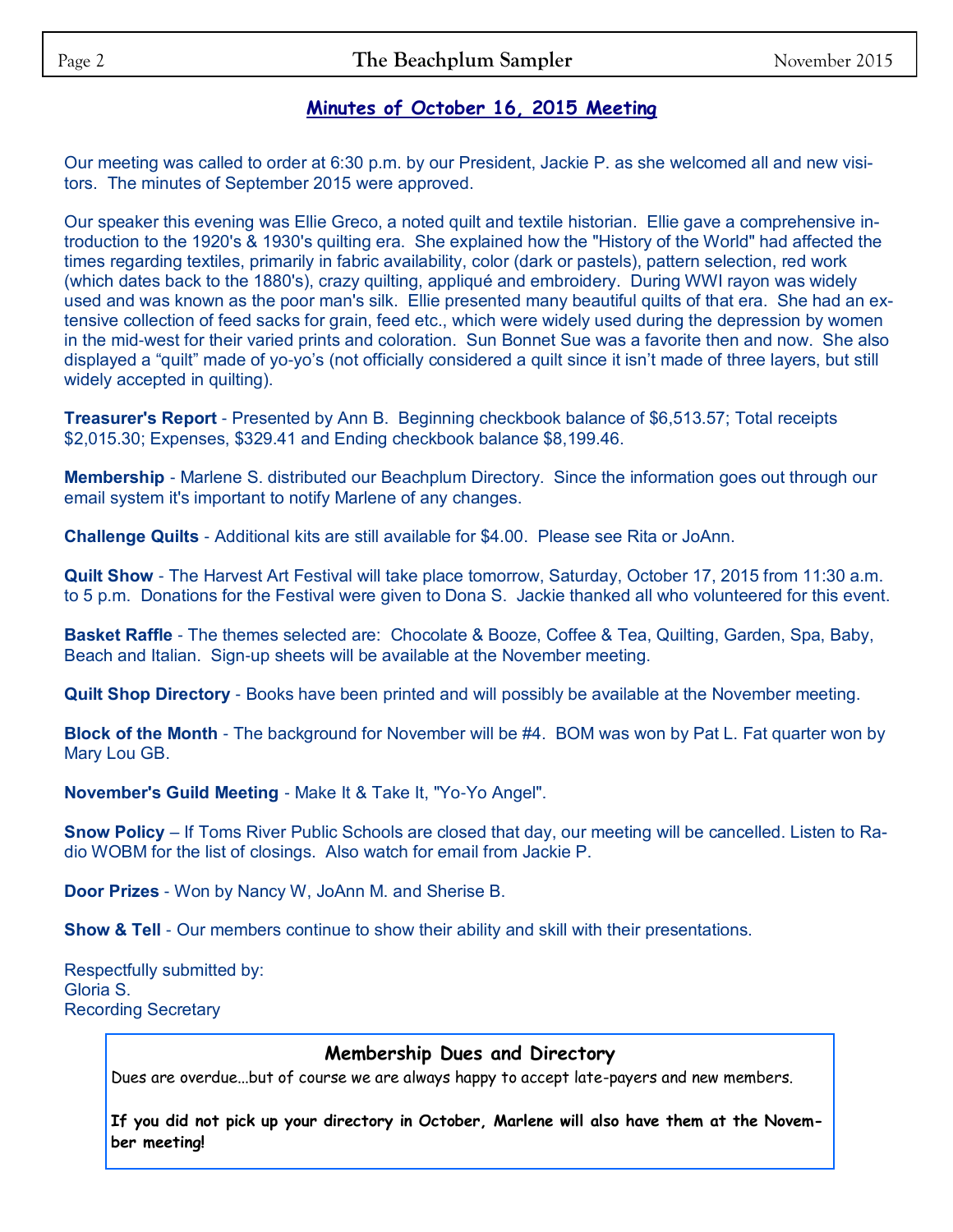### Page 3 **The Beachplum Sampler** November 2015

### Show & Tell October 2015

Janet P—Charity quilt, fish quilt Jane S—Pocketbook made from leftover blocks (trying to use up UFOs) Kim G—Wall hanging, diamond weave quilt Dona S—Bunnies in the garden Sharon M—Charity baby quilt Sophie K—Two charity quilts from found blocks Jackie P—Wall hanging, runner, two items for Toms River Harvest Booth Pru P—Applique throw Joyce W—Four patch posie lap quilt, made from Barbara B's estate fabrics Pat McC—Baby quilt balloons and teddy bears Ann B—Three teddy bear quilts for charity (two are four patch pattern, one is O'Henry long panels) Marcia G—Stack & whack, wholecloth vintage tablecloth Cathy S—Friendship stars Nancy W—Charity quilt Linda F—Celtic wave Jeannette M—Charity quilt Mary Lou GB—Lap blanket for veterans















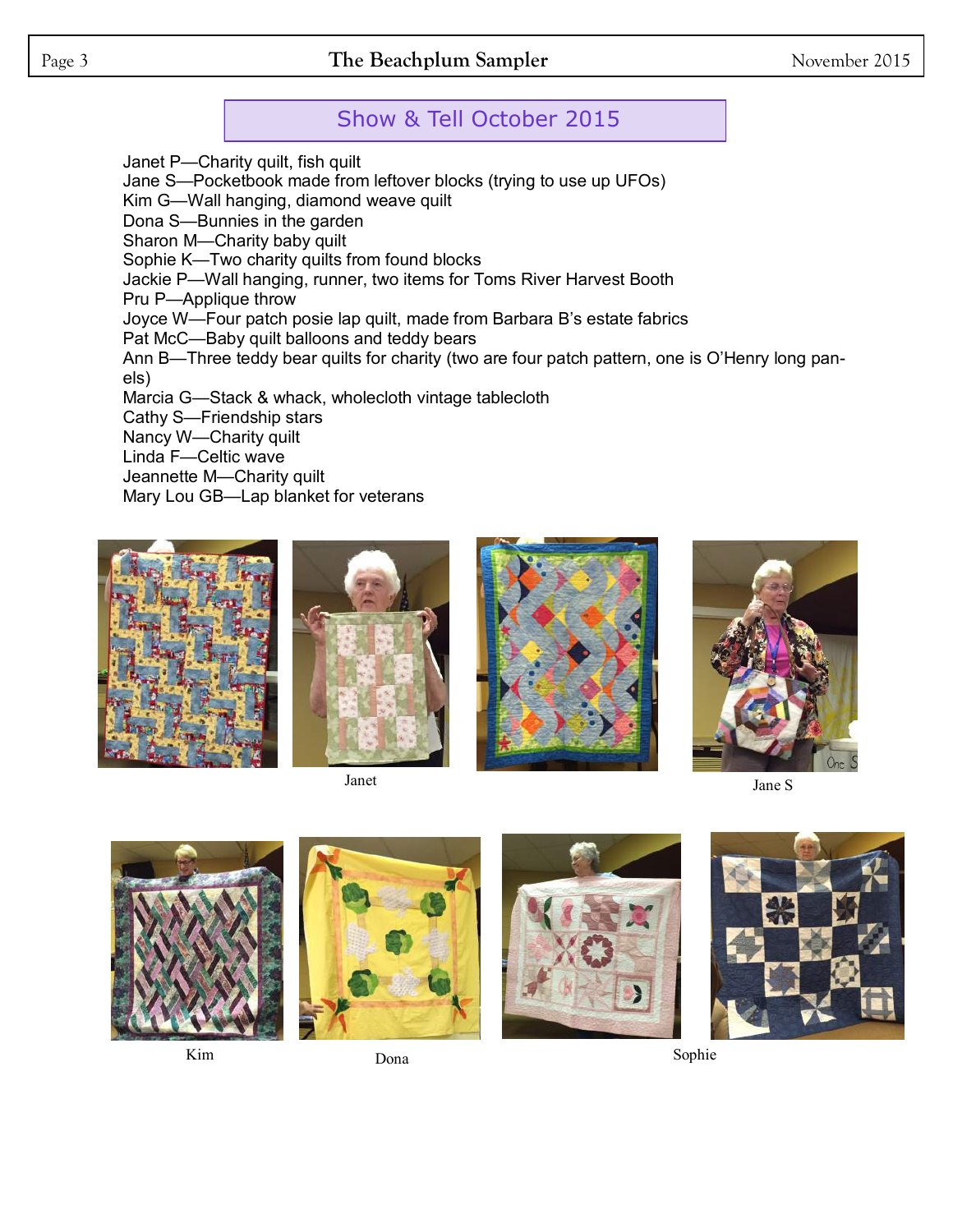## Page 4 **The Beachplum Sampler** November 2015

# Show & Tell October 2015 (continued)



Sharon



Jackie





Pru Joyce



Pat



Cathy





Marcia













Linda





Jeannette



Mary Lou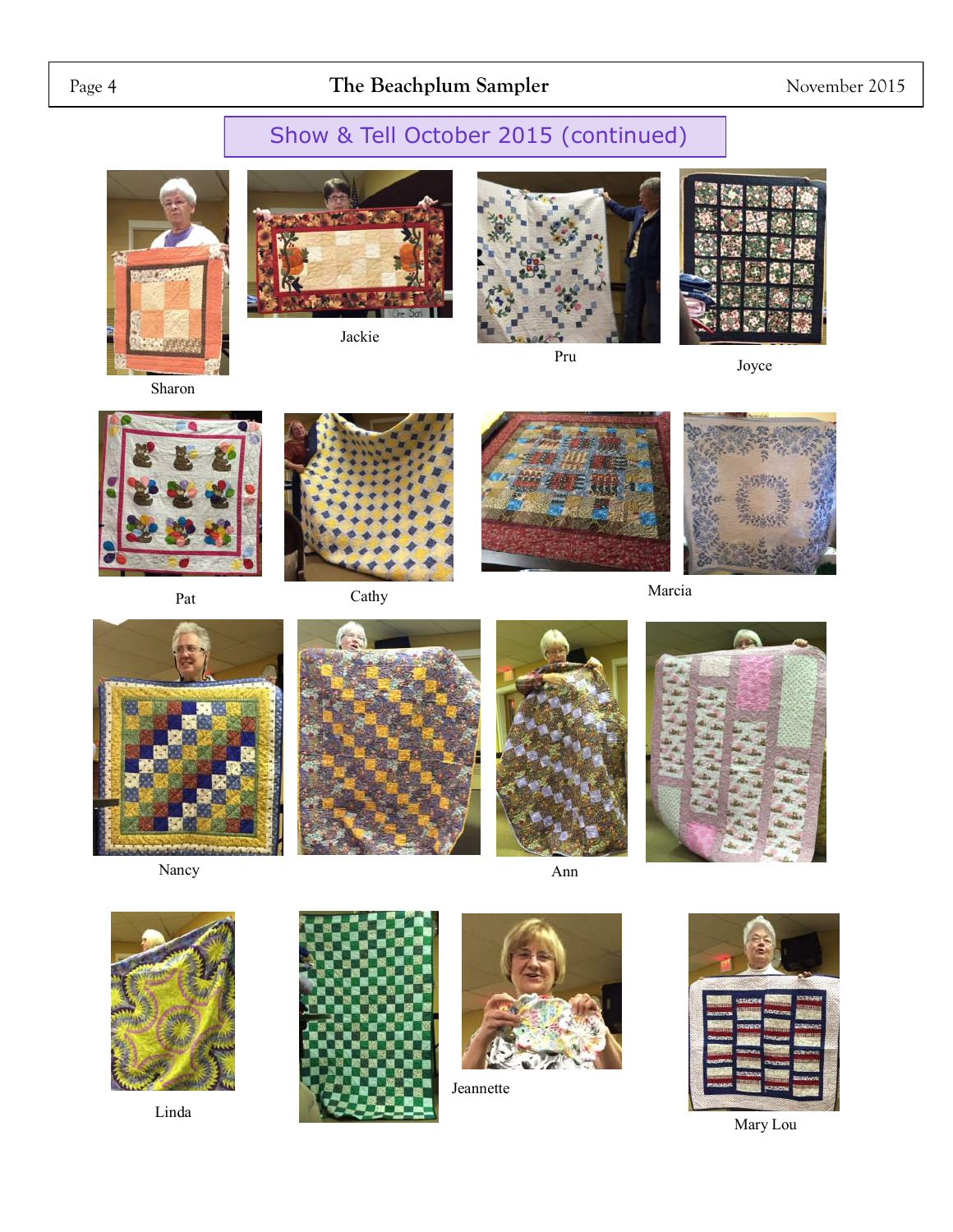November 20, 2015—Make it and take it project.—Back by popular demand December 18, 2015—Potluck Supper and Socializing Wear your party pants again! And, your ugliest sweater/sweatshirt. Mmm mmm good. January 15, 2016—QUILTO—Everyone's favorite game (prizes I mean) Feb. 19, 2016—Trunk Show by Linda Felton March 18, 2016—Under construction April 9  $& 10$ —Quilt Show (no April guild meeting) May 20, 2016—Under construction June 17, 2016—Installation of Officers and Dinner Submitted by Paula Patri

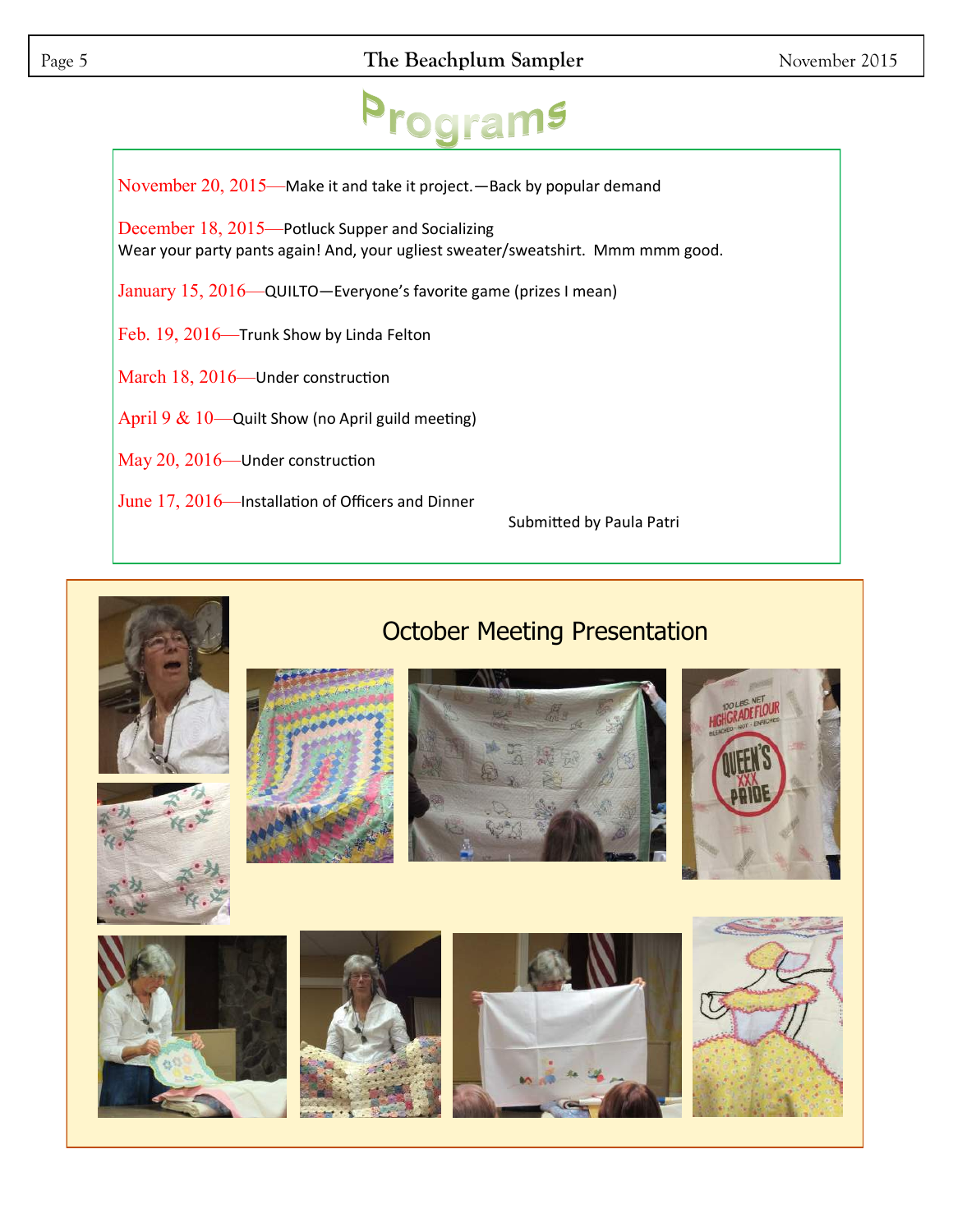# **Quilt Show - April 9-10 2016**

### **Small Quilts Auction**

Please remember to make and submit small quilts (maximum size 36") for the Small Quilts Auction to be held at the quilt show. Please contact Liz H if you have any questions.

### **2016 Beachplum Quilt Show Challenge**

You're invited to join the fun and creative journey of our challenge. The challenge will appeal to everyone no matter the skill level or experience. This year's theme will be "*Creative Garden Challenge".* 



The most important part of the challenge is to have FUN!

**Rita R. and Jo Ann M** will have challenge bags available for \$4.00. In the bag is the Challenge Fabric, a white flower picture for your "special" challenge addition, the rules and guidelines. **Please note that the white flower can be small, medium or large, it should be in proportion to the item that you are making.** You can make anything you like (only one entry per Beachplum Guild member), within the parameters of the rules. Deadline to turn in your finished Challenge Quilt is our March, 2016 Meeting. During the meeting the challenge quilts will be voted on and awards/prizes will be presented. The quilts will be displayed at the April 2016 Beachplum show in a special display.

### **Country Store**

The Country Store is open for business, that is for collecting items to sell. Clean out your sewing rooms!!! Bring in items you no longer need or just don't want to use anymore.

The fabric that you know you're not going to use but just keeping pushing aside...any notions, rulers, embellishments, books, magazines, kits or stencils. If you have old cutting mats in somewhat decent condition we will take those also. Bring in those rotary cutters and scissors. We will take quilt tops or blocks that have been packed away that aren't ever going to be used. **We will take all items quilt- and sewing-related**.

The Country Store will not be asking members to make hand crafted items. But, if you do decide on your own to make something, the Country Store will gladly try to sell it. Please provide a price for the item. It is very difficult to put a price on something that someone else has made. The Country Store does not want to over or under price a hand made item. We realize what goes into making something. Also, if you do decide to make something please let the Country Store know whether or not you would like your handmade items back if they do not sell.

You can bring items to the meeting each month, Debbie Perks will be collecting for the Country Store.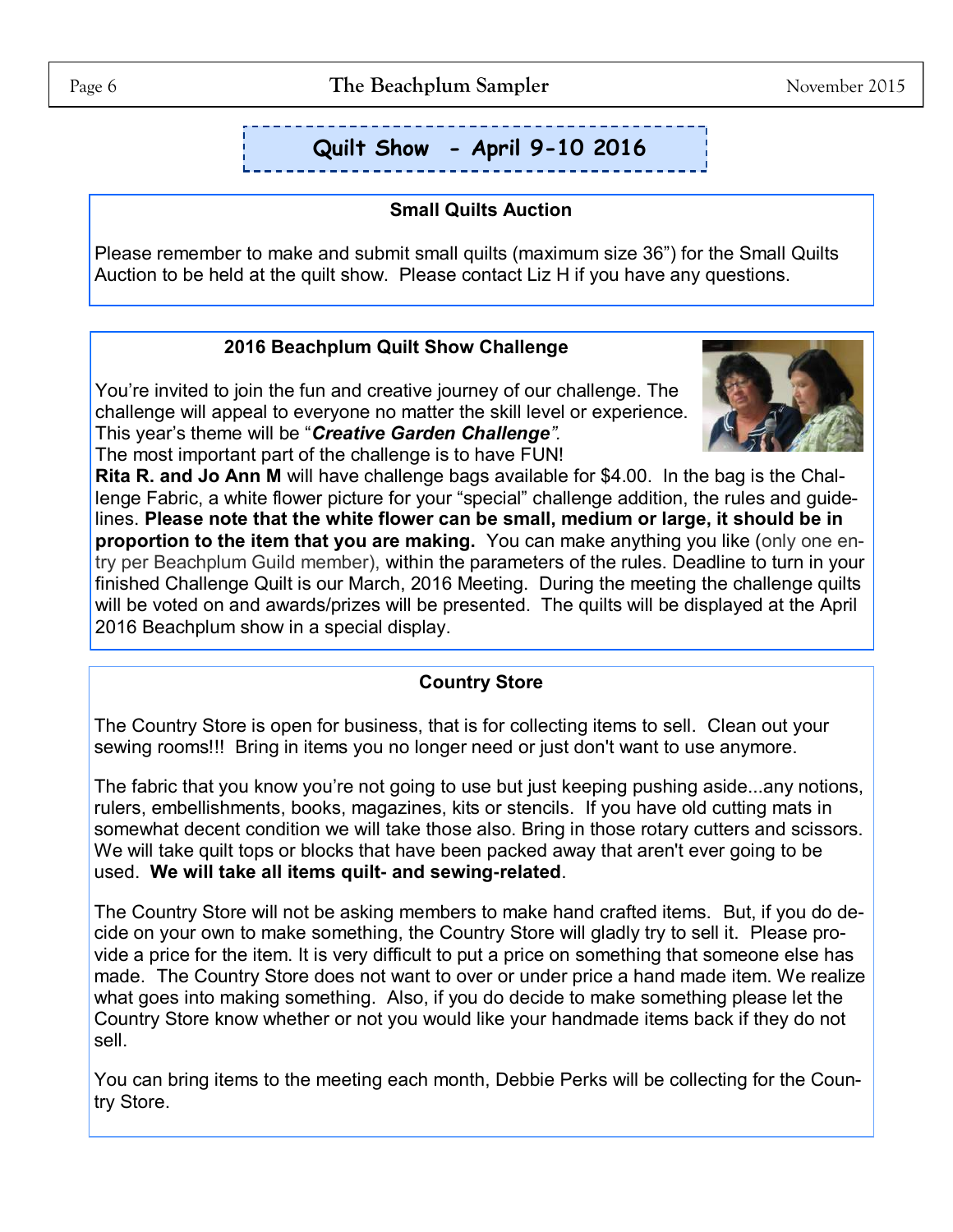r. I

Π

 $\overline{\mathbb{I}}$ 

П  $\overline{\Pi}$ 

 $\overline{\Pi}$ 

П

П I

П

 $\overline{\mathbb{I}}$ 

 $\overline{\mathbb{I}}$ 

 $\overline{\Pi}$ 

 $\mathbb{I}$ Л

 $B \rightarrow c$ 

### **Beachplum Fundraising News**

Pat L has arranged another venue for us to sell raffle tickets. St. Martha's church on Herbertsville Road in Brick is holding an indoor Craft Fair on Saturday, November 22 from 7 am through 2 pm. If we have enough volunteers we can split into two shifts. This is a great local opportunity to help out. Please contact Pat.

We plan to do the Mancuso Somerset Show at the end of February as well. We will ask members to white glove and "woman" our booth. Choose the event which is best for you. We will need about 50 participants to make these sales successful. Let's make a big effort this year and rest next year (there will not be a 2017 raffle quilt).

If you have not already, please pick up your raffle ticket books. See Pat for your tickets at the beginning of each meeting.

### **Quilt Exhibit in Doylestown, PA**

### **Blanket Statements:**

**New Quilts by Kaffe Fassett and** 

**Historical Quilts from the Collection of the Quilt Museum and Gallery, York, UK**

# **November 14, 2015 through February 21, 2016**

For more information, follow this link to the website:

http://www.michenermuseum.org/exhibition/blanket-statements-new-quilts-by-kaffe-fassett-and-historical-quilts-from-thecollection-of-the-quilt-museum-and-gallery-york-uk?PHPSESSID=r0jhfqeddqqr6ahrlvpiii5l92

Preordered copies of **The Quilt Shop Navigator** (with our raffle quilt pictured on the front cover) will be available from Laurie S at the November meeting.



----------



 $\Box$ 

I

 $\begin{bmatrix} 1 \\ 2 \end{bmatrix}$ 

 $[] \centering \includegraphics[width=0.47\textwidth]{images/TrDiM1.png} \caption{The 3D (blue) and 4D (blue) are shown in the left panel.} \label{TrDiM1.png}$ 

Ī

 $\overline{\mathbb{I}}$  $\begin{bmatrix} 1 \\ 2 \end{bmatrix}$ 

 $\overline{\mathbb{I}}$ 

 $\Box$  $\overline{\mathbb{I}}$ 

 $\overline{\mathbb{I}}$ 

 $\overline{\mathbb{I}}$ 

 $\overline{\mathbb{I}}$ 

 $\overline{\mathbb{I}}$ 

O  $\overline{\mathbb{I}}$ П

 $- = - - - 4$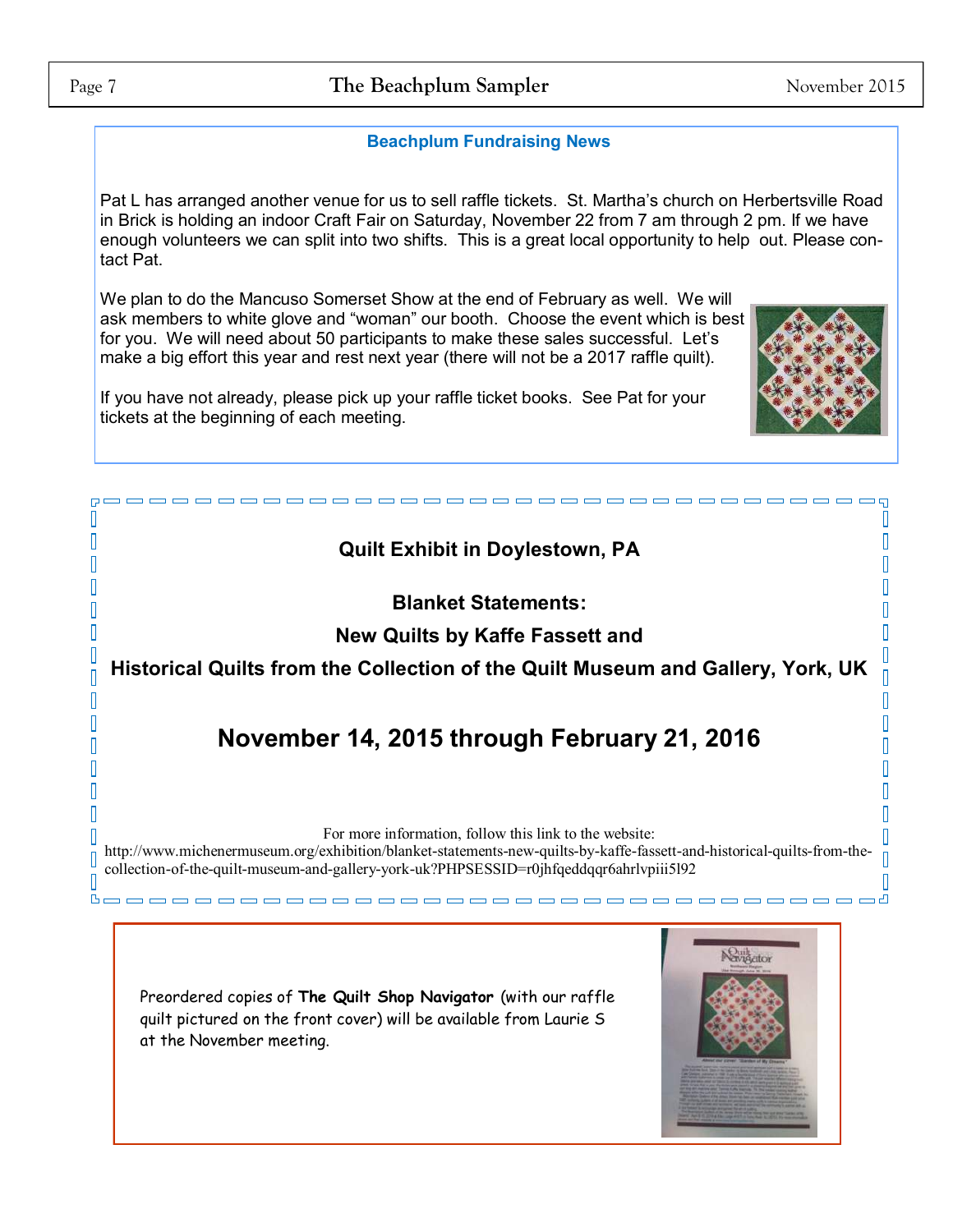# **Classifieds**

Classified: For Sale Q Snap Floor Model Quilting Frame. No-tool assembly, white tubing, 32" or 64". Basic frame plus extension (doubles the size). When taken apart it fits into 2 flat storage boxes. Can be used for basting, quilting or tying. For pictures and more info, go to <http://www.qsnap.com/> Price when new: \$150---Sale price \$50 Contact Mary Lou Gill. 732-657-9773

For Sale: Children's book, Nutmeg, Basil and Grandma's Quilt (for age group 4 - 8). Story written by quilt member Deborah Ann Perks. This would make a nicegift for the holidays coming up, birthdays or just for that special little someone. Let that little one enjoy the adventure of Nutmeg and Basil as they sail the riverbank on their boat and find out what happens with Grandma's quilt. Cost is \$10., I will have copies with me at the meetings. Debbie P.